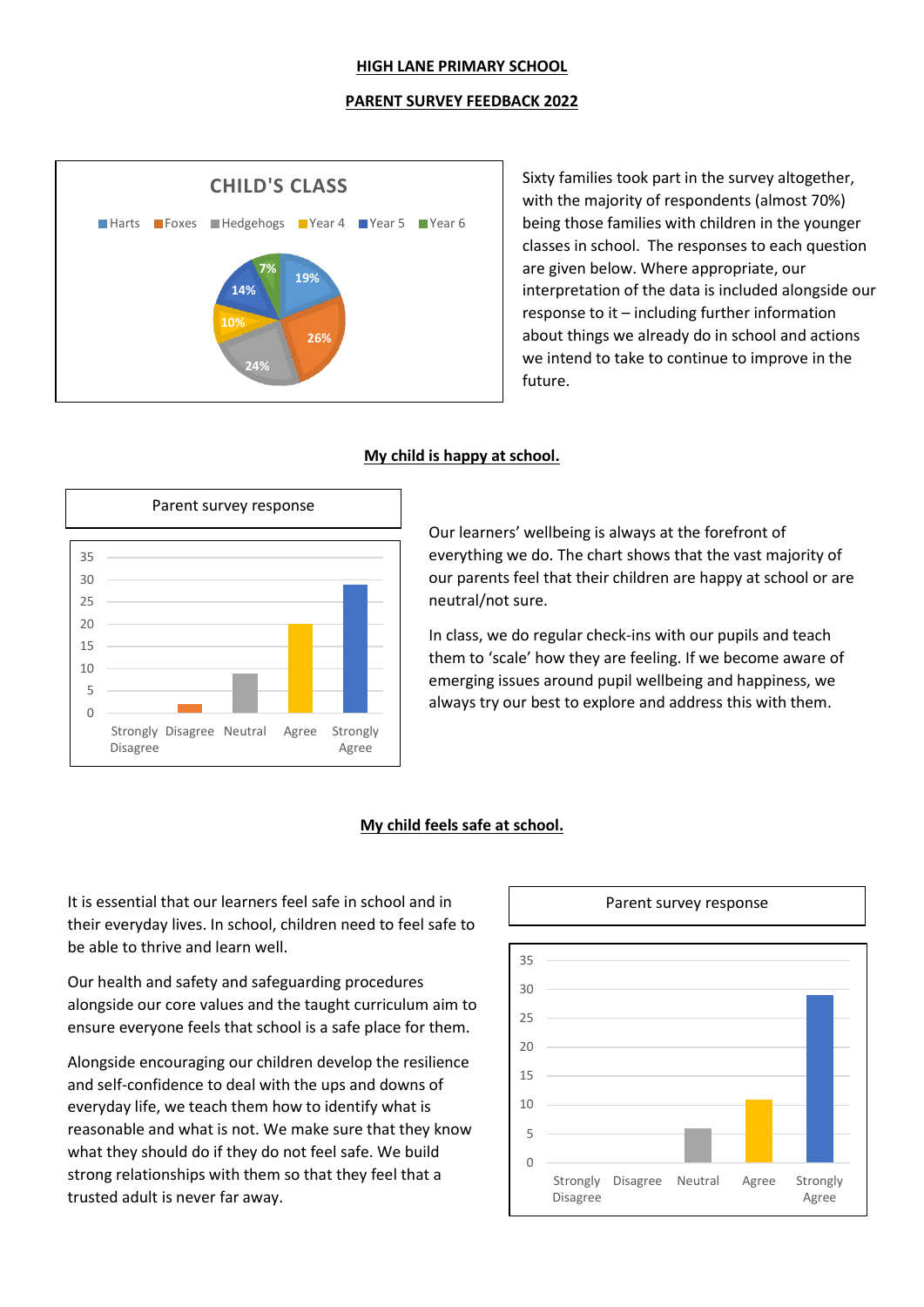## **My child has friends at school.**



Building relationships, including friendships, is one of High Lane's core values. Supporting our children with learning to manage the full range of their social landscape in a healthy, respectful and positive way runs through all aspect of the children's learning and many of them show great skill in this area.

However, inevitably things will sometimes go wrong – children will make mistakes and friendships will break down. Where children report being unhappy at school, this is often due to conflict with their friends or peer group both in and out of school so it is essential that they learn strategies to restore and mend their relationships. School staff will use our school's restorative processes and systems to support them in this and help them to move forward in a constructive way.



## M**y child enjoys their learning at school.**

It is encouraging that over 80% of parents who responded agree or strongly agree that their child enjoys their learning at school – your views reflect what we see on a daily basis.

We carefully prepare an interesting and engaging curriculum and we are always striving to find different and varied ways to motivate our learners. Teachers skilfully plan their lessons across all subject areas, incorporating different learning styles and teaching strategies to engage children's curiosity. Whether it is an image, a piece of music, an experiment, a visit, a high quality text or a film clip, we try to create 'wow' moments to capture our children's interest.

However, there is no doubt that learning can often be difficult and very hard work. This can impact on children's attitude to their learning. Building academic resilience through Growth Mindset and teaching our children to enjoy the challenge of the journey, gain satisfaction from a strong work ethic and develop the skills to engage fully (whether that is in the 'favourite' subject or one they do not like as much) is our ultimate aim for them all by the time they leave us at eleven years old.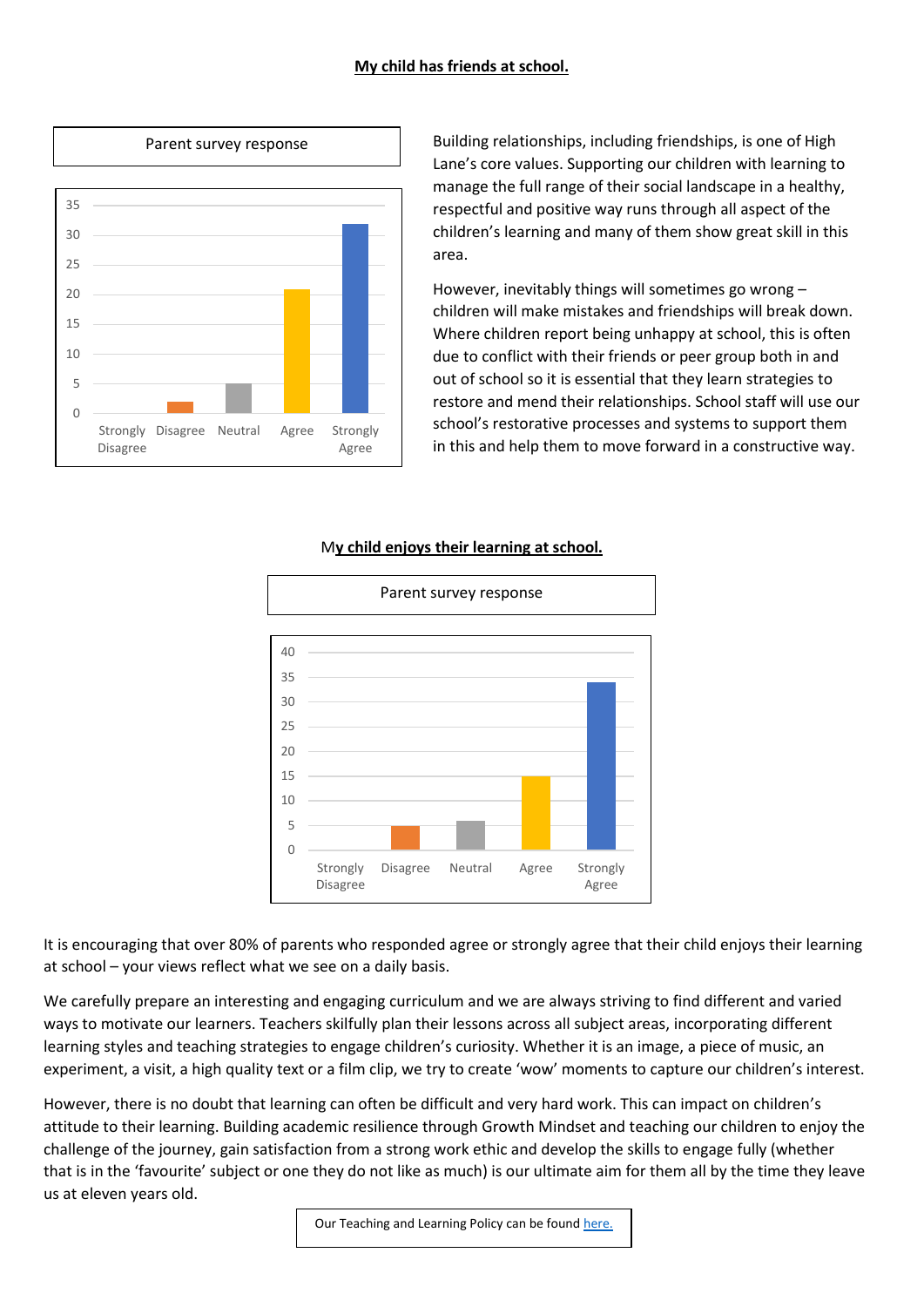#### **My child is doing well in their learning.**



It is encouraging that many of you agree with our judgement that your children are doing well in their learning in spite of the disruption caused by the pandemic. Indeed, our ongoing assessments show that the majority of our children are making good progress towards closing the gap. There is no doubt that two years of restrictions in how we could teach and how the children could learn, the high levels of pupil and staff absence and the two terms spent learning at home has had significant impact. It will take time to level the playing field in comparison to pupils who went through their education prior to 2020, but all staff are committed to doing everything we can to make this happen for our youngsters. Where children are not yet making this progress, we will continue to build in support. We are also working with all of our pupils to encourage them to understand how to motivate themselves to work hard and achieve well in school.

## **My child is able to make good behaviour choices at school.**

There is a very strong relationship between behaviour and learning; children learn better in an ordered and positive environment both in and out of the classroom. We have high behaviour expectations for all of our children and support them in gaining the skills they need to meet them.

Behaviour in school is affected by many things, including maturity, the children's own sense of wellbeing, parenting styles, their selfconfidence, their ability to understand and interpret situations, stress and external factors to name but a few.

Our curriculum, our ethos and our restorative approach to behaviour management help us to guide the children in learning the positive behaviour skills they will need to succeed in life.

As parents, you are an essential part of this and we strive to work in partnership with you to support all children in learning positive learning and social behaviours.



Our Behaviour policy can be foun[d here.](file://///HLP-SR-1.high-lane.internal/RMStaff/Policies/Behaviour%20and%20Discipline%20Policy%202021.pdf)



## **My child engages with Home Learning.**

We work hard to find the right balance between the amount and type of homework we expect from our learners and we know our parents' views on this vary widely. However, there is no doubt that an emphasis on high quality reading at home alongside regular work on number facts and spellings makes a huge difference to children's ability to access their curriculum and maximise their learning in school. Alongside this, we include activities to enhance their understanding of topic work and other subjects they are learning about in school.

We appreciate parents' support in encouraging children to complete all homework to a high standard – it really does make a difference to their achievement in school.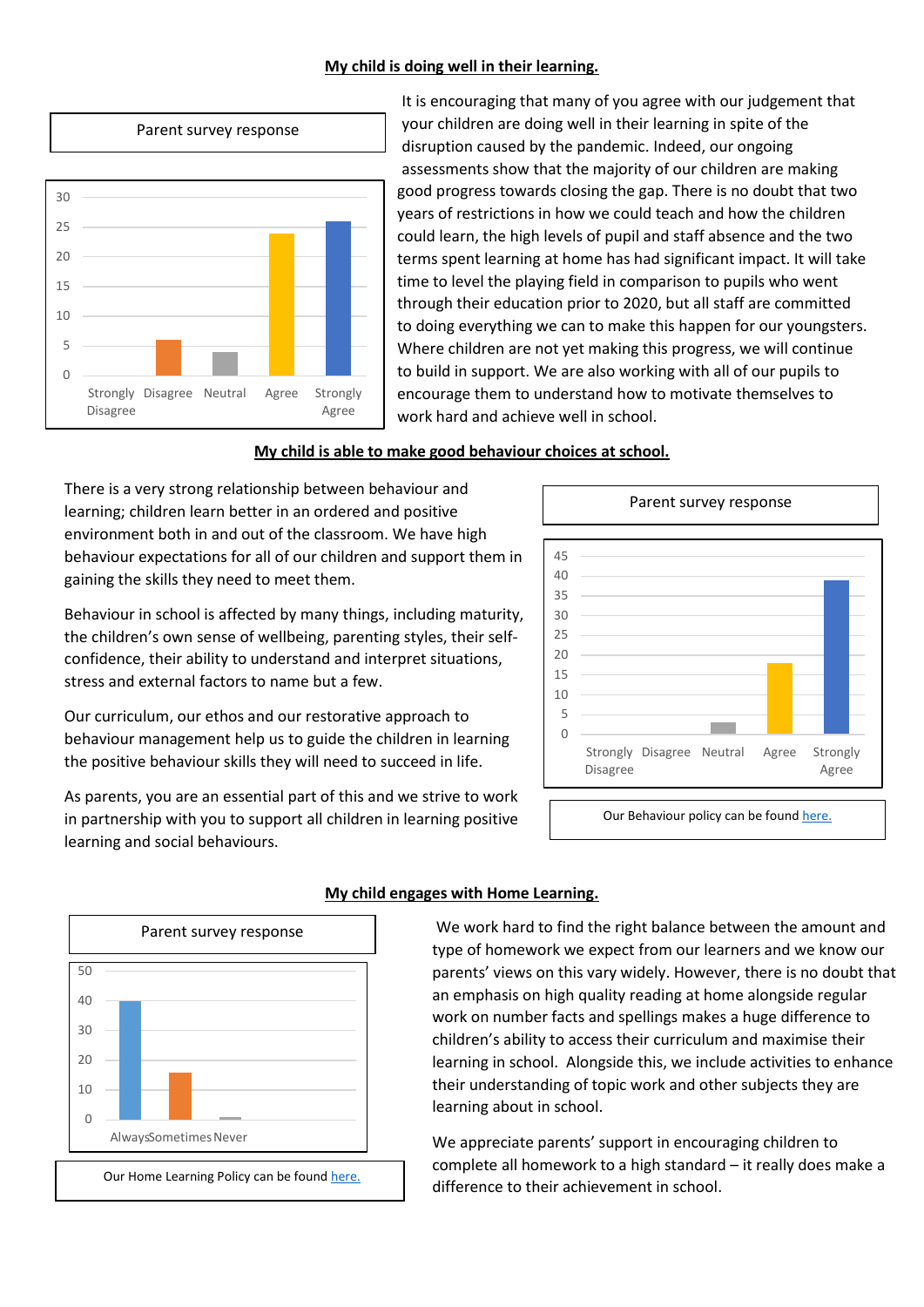## **My child has lost significant learning this academic year due to the Covid pandemic.**



Pupil and staff absence has been significantly higher than usual throughout the Covid-19 pandemic. However, since September it has not been necessary to close any class bubbles. Although illness and absence among children and staff has continued to create challenges, overall attendance has now begun to improve. We feel that your vigilance and willingness to test and keep children at home when they have Covid-19 symptoms has helped us to keep as many children as possible healthy and in school. Thank you!

Where children test positive for Covid-19, but are well enough to learn, we will continue to provide remote learning for them to complete at home.

# **My child is beginning to close gaps in learning due to the Covid-19 pandemic**



# **I feel that my child has additional emotional needs since the Covid-19 pandemic**



Over the last two years, children have missed up to 24 weeks of face-to-face learning in school through lockdowns (a usual school year is 39 weeks). Some have missed anything from 1-6 weeks on top of this because of illness, bubble closures and/or isolation. Teachers in all Year Groups also noticed that many children's maturity, attention span, focus in lessons, confidence, resilience and writing stamina appeared to be less developed than they would have been in previous years and a greater number of children report feeling anxious about separating from parents and coming to school. All of these are a recurring picture across the country.

It is, therefore, unsurprising that many of our children are not yet achieving the standards we would have expected them to achieve pre-pandemic, even though teachers, parents and children worked (and are still working) exceptionally hard to minimise the negative impact on the children's learning. There is no doubt that this will take time.

**Our assessment data and the children's day-to-day learning in class, however, show that the majority of children are making very good progress in closing the gaps and we are really proud of this achievement. It is reassuring to see that our survey results show that parents have also noticed this improvement.**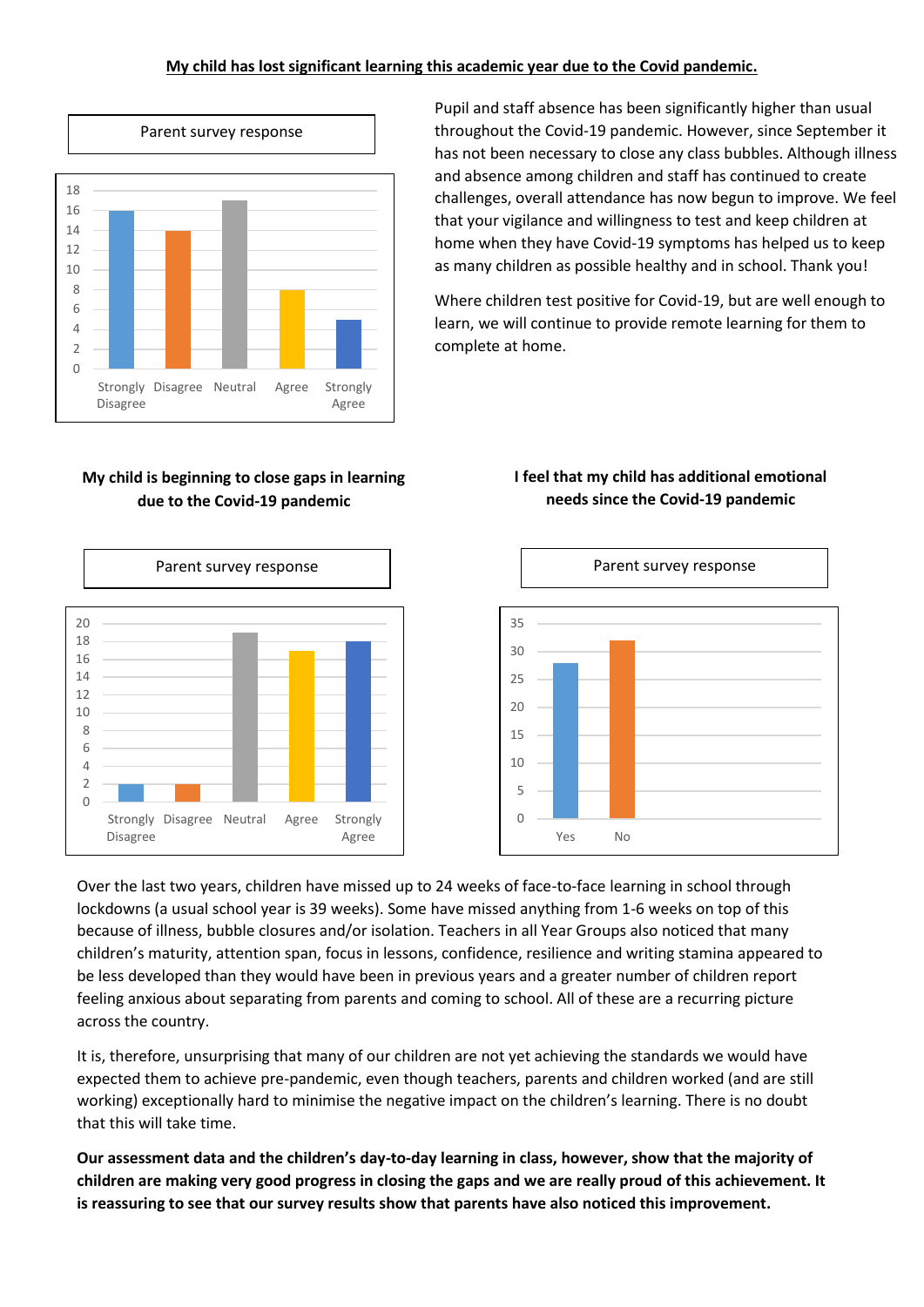#### **Communication is generally good in school. I know how to get in touch with my child's**

# **classteacher to discuss any concerns.**



**School share information about how my child is performing in school.**



We aim to communicate the right amount of information, in the right format at the right time and, from your responses, it looks like we usually get it about right for most of you. However, we know that parents have a wide range of views about the optimum balance of communication. Too much and many may feel overwhelmed and confused: too little and parents are left feeling that they do not have sufficient information to support their children. At a school level we need to make daily decisions about what, how and when we share information. Although there are many positives, we feel there are still improvements to be made in this area so I intend to explore this further with a small representative group of parents in the future.

We will continue to strive to find a manageable balance so that our children and our families feel sufficiently informed, whilst enabling class teachers and school leaders to give the optimum attention to delivering the best education we can provide for our children.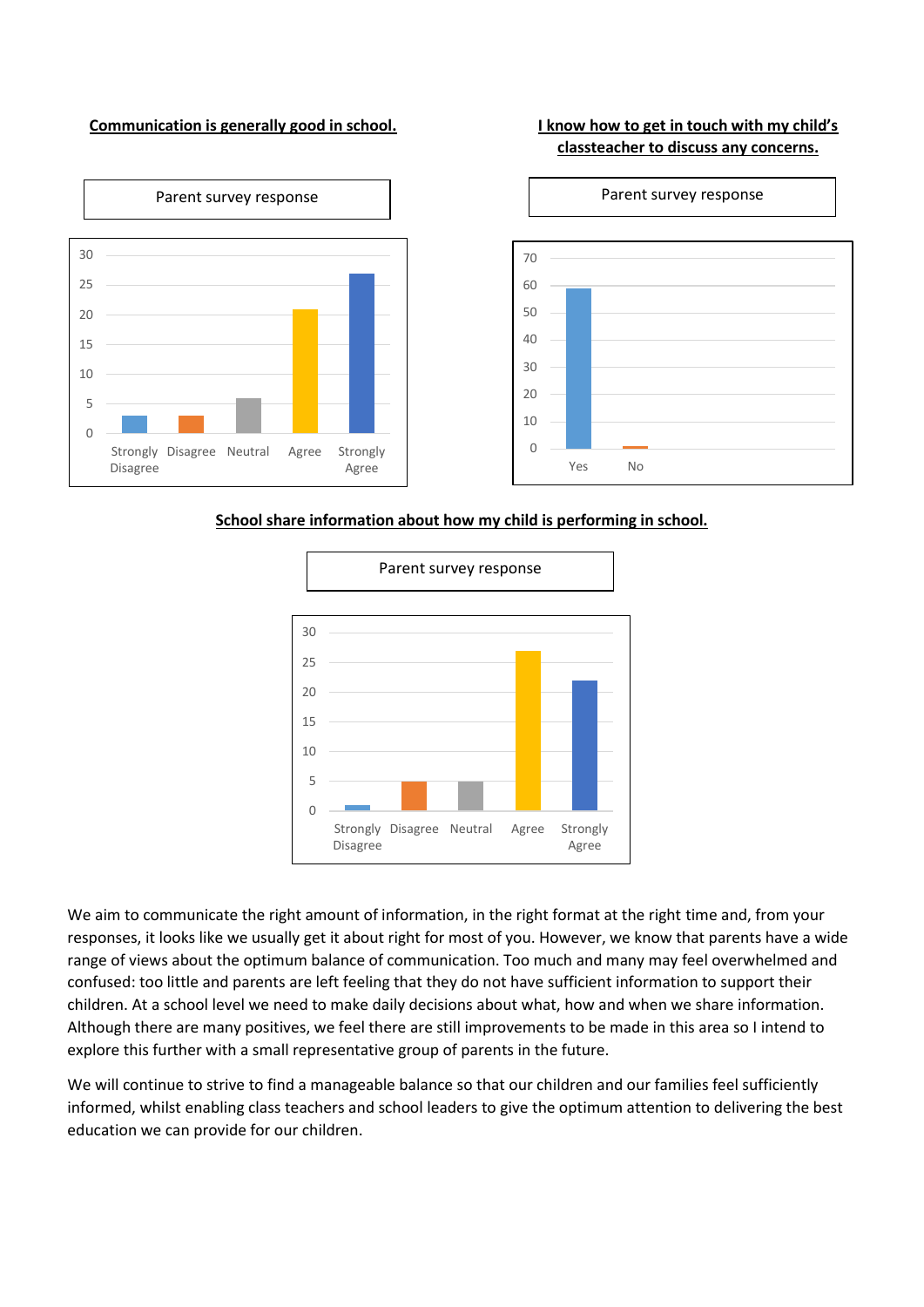#### **I know what my child will be learning across the year.**





Information about what your child will learn in each class is shared on the school website via our Long Term Plans. The curriculum is also discussed during the year group 'meet the teacher' meeting. In addition to this, teachers send out a termly class letter and this is also shared on the website. On a day-to-day or week-by-week basis, teachers will use ClassDojo to keep parents updated about what their child is learning. To help parents know where to look for this information, we will be creating a 'Where can I find it' section in the termly notes for parents to signpost where you can find the information you may require.

In addition to this, now that we appear to be emerging from the pandemic, we will be offering some additional curriculum parent meetings so that you can find out more about how we teach subjects such as reading and maths.





Annual end of year report- Although all children receive an annual report, new pupils and those who have started this year in EYFS would not have received this, so the relatively low 78% is understandable.

Autumn term parent consultation meeting and review document – There was a large disparity here. Parents should have received a consultation review document for all children who were on roll last term reiterating the overview of information about the child's learning shared during the parent phone consultation or face to face meeting. If you think you did not receive this, please contact your child's class teacher so that a copy can be provided.

ClassDojo – It is clear from the very high number of respondents who said they use this app that this is one of the key ways you keep up to date with what your child is learning in school. We will continue to work hard to build consistency and clarity in how it is used.

As we come out of the pandemic, we hope to return to offering you some face-to-face presentations about your child's curriculum and learning and how you can support them over the months to come.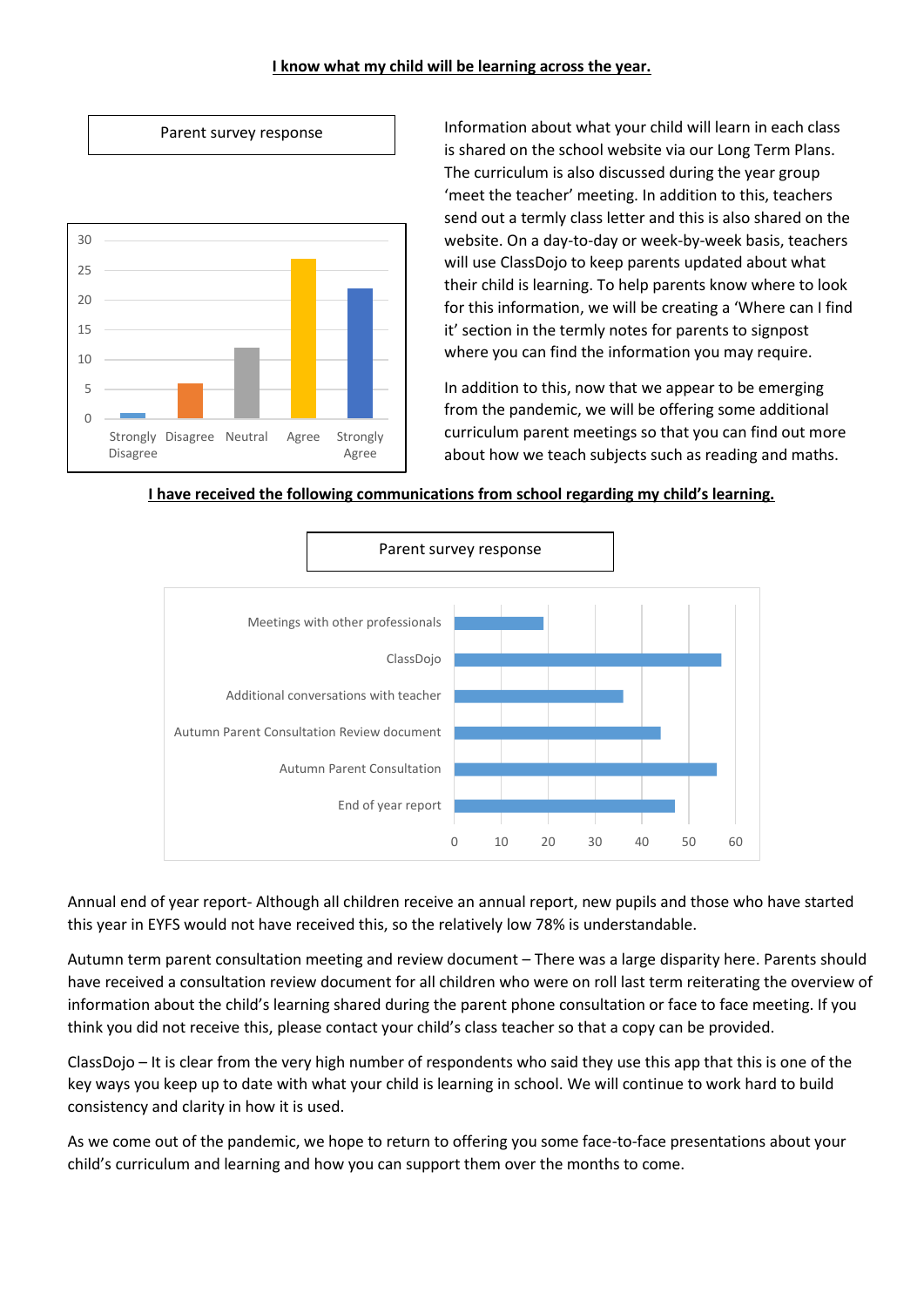# **I access general information about school using the following media.**



ClassDojo – As well as being a source of information about your child's learning, it is clear that parents are accessing ClassDojo more than all other aspects of communication and this will be taken into consideration as we make decisions moving forward.

Parentmail – Although we feel Parentmail is less user friendly that Dojo, we use it to contact parents with important messages documents using their personal email addresses. We can see whether a message has been delivered and read and this is useful for when we need confirmation that parents have received a communication from school. Parents tell us, however, that they regularly miss messages that are sent out via Parentmail, so we continue to work with you to find a solution.

School website – There is a wide range of relevant information on the school website, but we are already aware that it is not used widely by our parent body. The relatively low numbers of respondents who reported that they use it would support this. We have a team of volunteers who have already begun to look into this to try and make the website more user friendly whilst being manageable at a school level and hope we can report back to you about the improvements made in the near future.

Termly parent leaflet and newsletters – These contain a wide variety of essential information about the day-today life of the school and upcoming events should read by all parents. Copies can be found on the website if you missed them.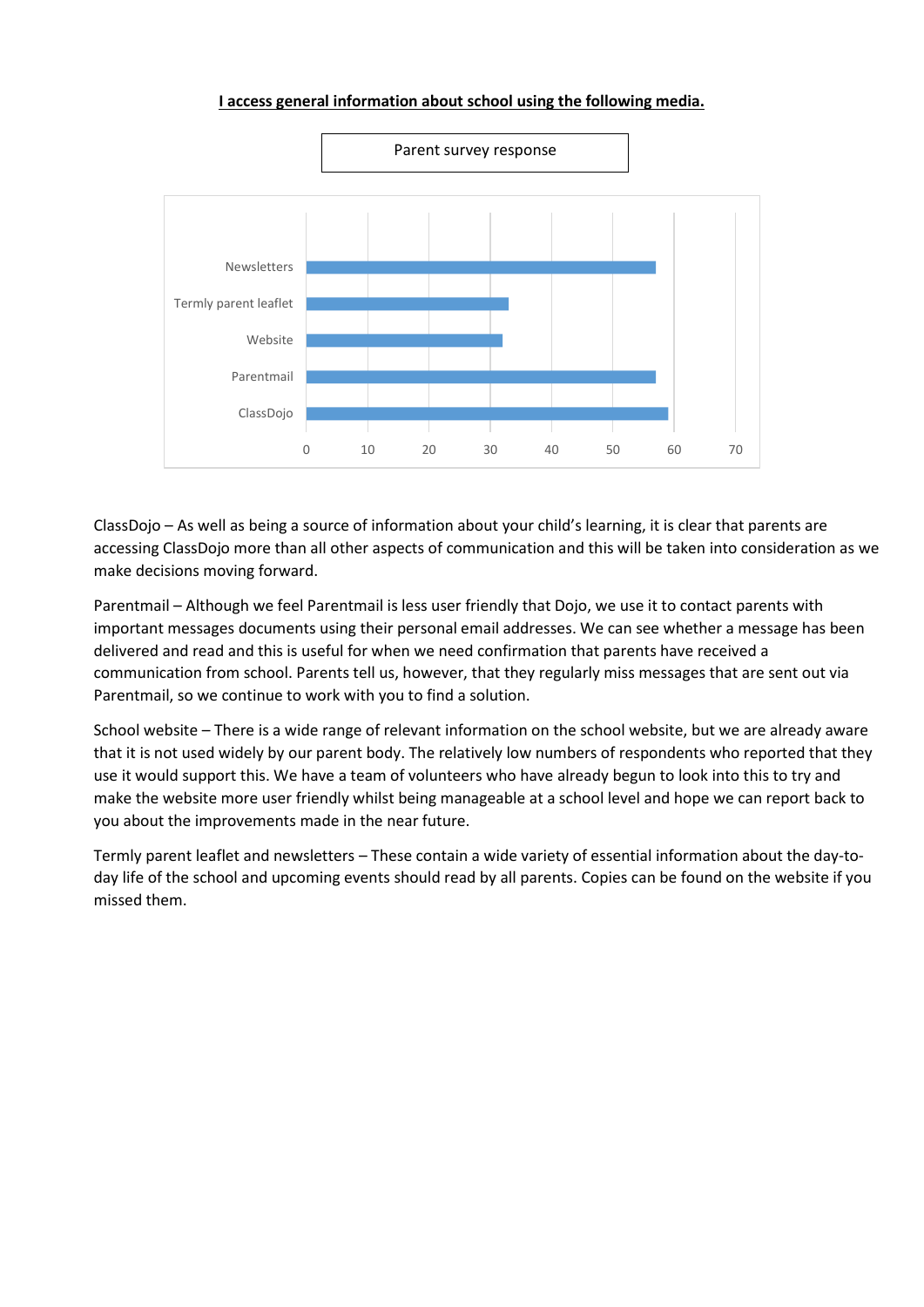| Happiness       | The children are happy!                                                                        |
|-----------------|------------------------------------------------------------------------------------------------|
|                 | Making my child feel happy to go to school                                                     |
|                 | (My child) talks happily about stories read and about things he's learnt                       |
|                 | Happy and friendly environment                                                                 |
|                 | Friendly atmosphere                                                                            |
|                 | The children are happy at school                                                               |
|                 |                                                                                                |
| Belonging and   | Making children feel safe and secure                                                           |
| relationships - | Providing a warm, nurturing environment                                                        |
| nurturing       | The peer mentoring /buddying scheme                                                            |
| environment     | Pastoral support                                                                               |
|                 | Making parents feel welcome                                                                    |
|                 | Teacher genuinely cares about my children                                                      |
|                 | Building confidence in the children                                                            |
|                 | Nice school community.                                                                         |
|                 | Kind friendly children                                                                         |
|                 | Making my children feel welcome and involved.                                                  |
|                 | Welcoming to children                                                                          |
|                 | You clearly get to know the children really well                                               |
|                 | (The teacher) genuinely cares for our children                                                 |
|                 | It was so reassuring at parents evening to hear (our child) described as we know him           |
|                 | Provide a safe caring environment                                                              |
|                 | The teacher has really taken the time and been very supportive of (my child) whilst she        |
|                 | has dealt with her worries about going to school                                               |
|                 | Whole school integration and interaction                                                       |
|                 | Look after the well-being of my child                                                          |
|                 | Good relationships with pupils and staff                                                       |
|                 | Like how it's a friendly environment where all the children mix in the playground              |
| Communication   | Regular messages via dojo                                                                      |
|                 | Letting us know what learning is going to be happening in the term                             |
|                 | Correspondence, communication, approachability                                                 |
|                 | Clear communication with parents                                                               |
|                 | So impressed with the communication from teachers as well as school as a whole                 |
|                 | It's very helpful having updates and reminders sent through                                    |
|                 | We love the overviews of what the children are learning so we can talk about his school        |
|                 | at home                                                                                        |
|                 | Communicate termly about what will be covered in the curriculum                                |
|                 | Good response to messages on dojo from staff                                                   |
|                 | Class dojo - it's nice to see what the children are up to in school even if it's just a photo. |
|                 | Accessibility to teachers                                                                      |
| Responding to   | Addressing concerns I have had                                                                 |
| concerns        | Respond quickly to queries and rectify any issues raised                                       |
|                 | Give honest feedback when needed                                                               |
|                 | I like that when I had a concern about bullying it was dealt with swiftly and I was kept       |
|                 | updated on the progress                                                                        |
|                 | When I informed school of (my child's) anxiety around school we were listened to and           |
|                 | steps taken to support her in school quickly.                                                  |
|                 | Staff have facilitated meetings to discuss issues we are facing with (our child's)             |
|                 | education                                                                                      |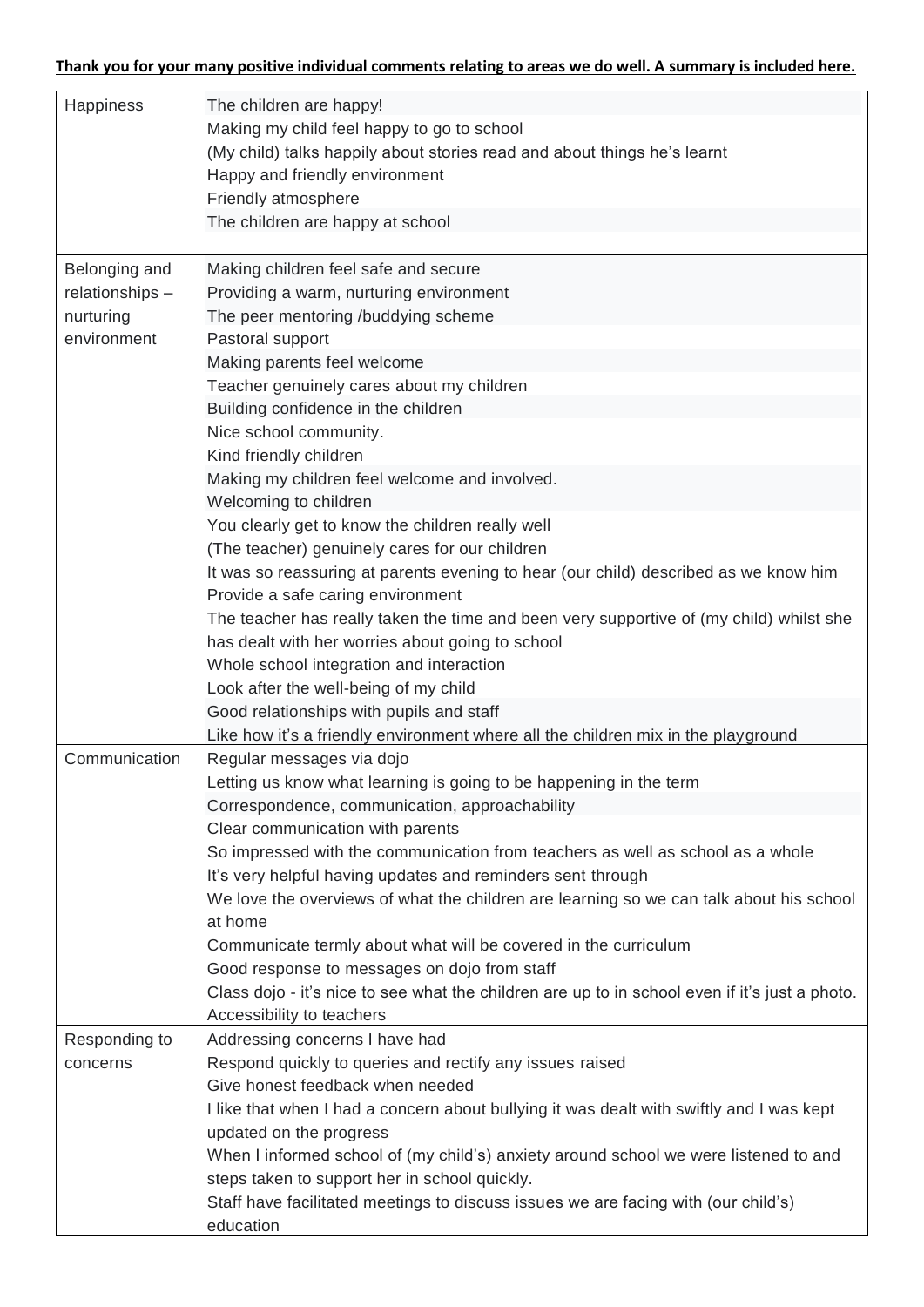|                      | I'm so grateful for the open communication my child has with her teacher and the              |
|----------------------|-----------------------------------------------------------------------------------------------|
|                      | security she feels every time she has 'a chat'                                                |
|                      | Staff have engaged with requests for meetings regarding my child's education                  |
| Health and<br>Safety | The precautions taken during covid were excellent and reassured us that our child was<br>safe |
|                      | Supporting emotional needs caused by Covid-19                                                 |
|                      | Have been very good with Covid-19 guideline and passing on information to parents             |
|                      | Health & safety, especially given covid and the difficulties it presented the school          |
|                      | Excellent support when needing to home-learn due to covid isolation                           |
|                      | Continued to keep school as normal as possible despite the pandemic constraints               |
|                      |                                                                                               |
| Staff                | TA/LSA support is excellent.                                                                  |
|                      | Excellent, dedicated teachers                                                                 |
|                      | Always striving to improve teaching standards                                                 |
|                      | Learning objectives are clear                                                                 |
|                      | Friendly and caring staff                                                                     |
|                      | The office staff are nice                                                                     |
|                      | Professional and caring teaching staff<br>School is well led                                  |
|                      | Support during homeschooling                                                                  |
|                      | (The teacher) is a treasure                                                                   |
|                      | I like that the office and (Headteacher) are very approachable                                |
|                      | Teachers and support staff are fantastic with the children                                    |
|                      | I appreciate teachers have had a very difficult time over the past two years and all the      |
|                      | staff at High Lane Primary have managed it very well.                                         |
|                      |                                                                                               |
| Homework             | Setting a manageable level of homework                                                        |
|                      | Assignments on Edshed really help                                                             |
|                      | Homework for year (group) is steady and easy to follow. Response from year (group)            |
|                      | teacher is good.                                                                              |
| The curriculum       | Interesting and engaging lessons<br>Making learning fun                                       |
|                      | My child understands the topics being covered                                                 |
|                      | Interesting topics                                                                            |
|                      | Children develop a love of learning                                                           |
|                      | Varied sports programme                                                                       |
|                      | Motivate the children                                                                         |
|                      | Range of activities                                                                           |
|                      | Varied curriculum                                                                             |
|                      | Lots of outdoor activities                                                                    |
|                      | Good resources                                                                                |
|                      | Well rounded approach to learning.                                                            |
|                      | (My child) loves Forest School                                                                |
|                      | A good range of learning experiences                                                          |
|                      | Wide curriculum                                                                               |
|                      | Lots of outdoor activities and practical learning                                             |
|                      | Wide range of opportunities to engage                                                         |
|                      | Engaging and fun curriculum                                                                   |
|                      | Fostering children's love for learning                                                        |
|                      | Amazing variety of learning topics and interesting ways of learning                           |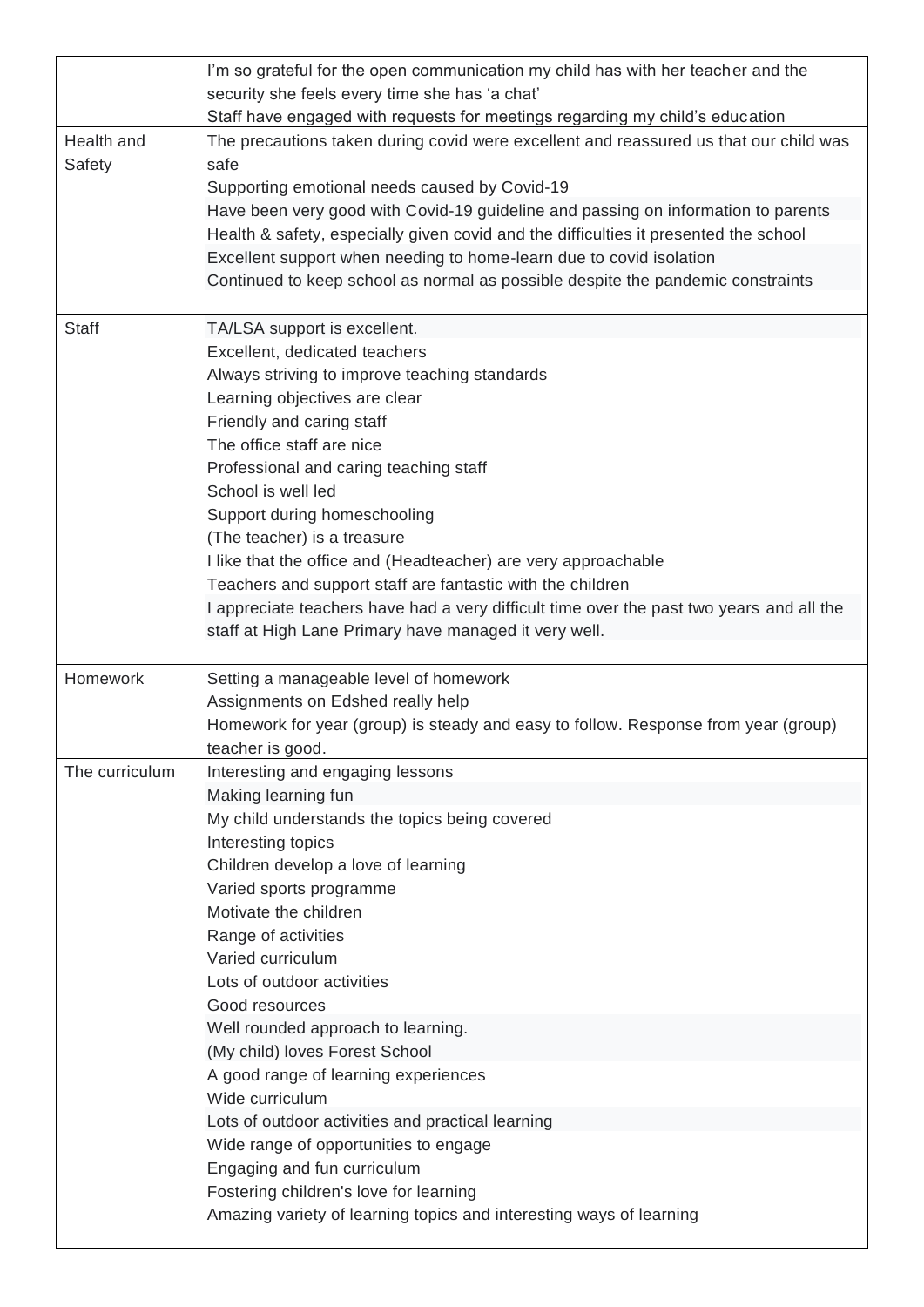| Individualised   | Extra help when she is behind                                                          |
|------------------|----------------------------------------------------------------------------------------|
| learning         | Target individual needs                                                                |
|                  | The learning is dynamic and changes with child's needs                                 |
|                  | Helping with things my child struggles with.                                           |
|                  | Give extra attention to children that may need extra help                              |
|                  | Push my able child to the limit of his ability                                         |
|                  | See the children as individuals that have different needs                              |
| Activities and   | The Christmas walk put on for the kids was well received and the Christmas Fair was    |
| events           | also great fun                                                                         |
|                  | Lots of well-being activities                                                          |
|                  | After school clubs                                                                     |
|                  | Christmas activities were nice for families and children.                              |
|                  | Staff join in with ptfa events                                                         |
|                  | Running clubs and fun activities at the school                                         |
|                  |                                                                                        |
| <b>Behaviour</b> | Boundaries are held firmly and positively so that the children can know what to expect |
|                  |                                                                                        |
| Other relevant   | School dinners                                                                         |
| comments         | Going into school in pe clothes on those days they do pe.                              |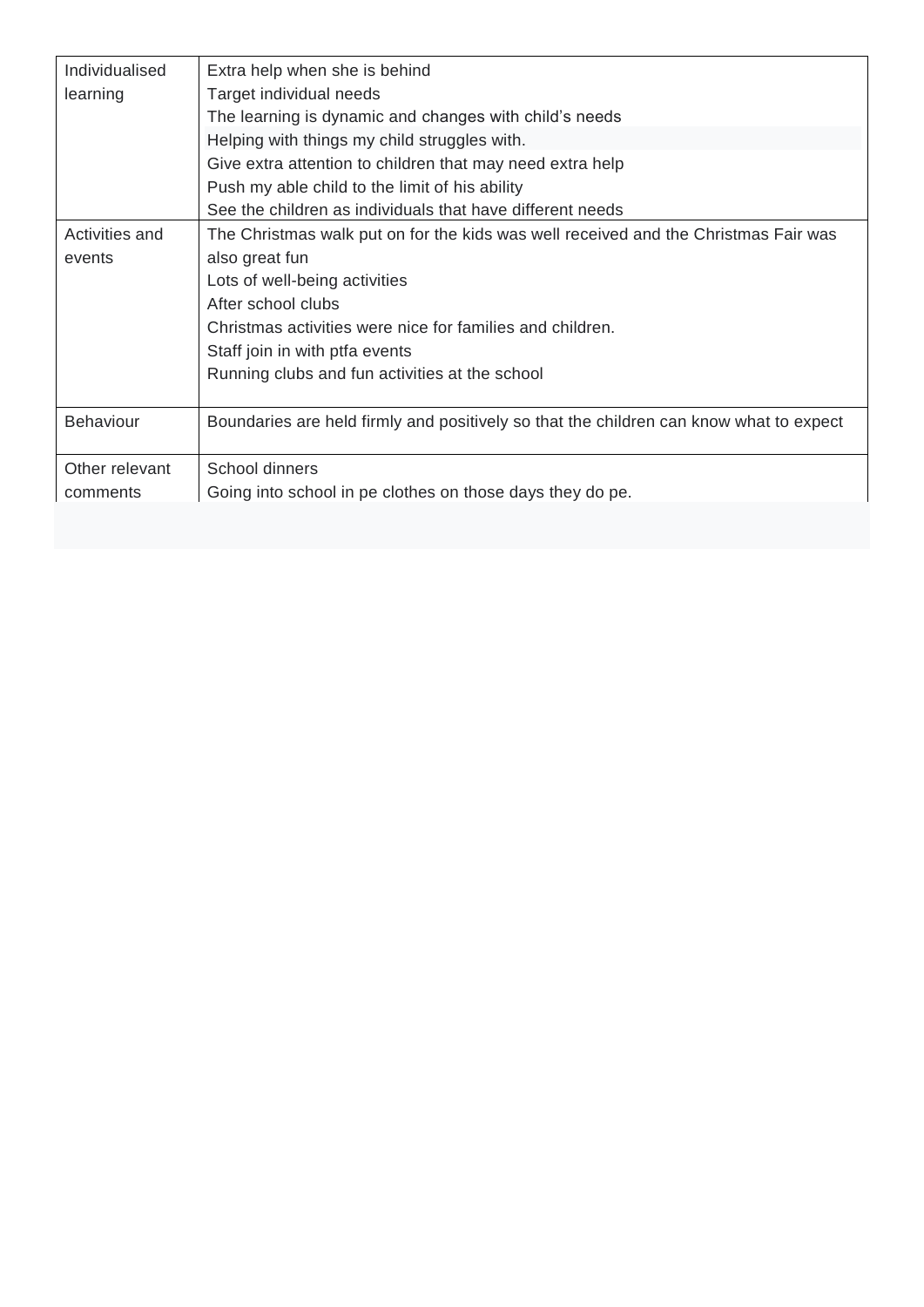# **Further information and our responses related to some of the areas for improvement you identified in the survey responses.**

## **More sports clubs/teams/after school activities**

A relatively large number of you identified areas for improvement centred around the provision of affordable after school clubs and teams.

We do understand that the added experiences that clubs can offer to children is valuable. However this needs to be balanced against what is manageable – particularly in a small school with limited resources and available staff. I feel it is essential that I explain the context around this so that parental expectations are realistic.

Until very recently, it has been logistically very difficult to offer a wide range of clubs and after school activities whilst balancing the risks of Covid – both to staff and children's health and to avoid unnecessary absences from school. We also needed to limit the number of free or low cost clubs run by outside agencies as we chose to allocate the funding to Forest School. We simply do not have the funds to pay for both. For full price clubs, demand was relatively low and so companies were reluctant to offer them.

Where school staff offer clubs, it must be recognised that this is voluntary and is in addition to their already long working day. Anyone who regularly walks past the school car park will know that teachers often arrive at school around 8am and leave after 5.30pm (in addition to many hours spent working at home). Staff meetings take place on at least two evenings per week. Organising and running a club decreases the time that teachers have available in school to plan and prepare the next day's learning. This must be a priority, so teachers must not be expected to offer an after school activity unless they feel able to do so.

Parent volunteers can help to run clubs, but must always be supervised by a member of staff for safeguarding reasons and to help with managing behaviour expectations.

We also only have one school hall. Outdoor clubs must have access to this if the weather is bad (apart from cross country!), so we can usually only run a maximum of one sports club in an evening.

In spite of these barriers, now that we are able to safely offer clubs, school staff have come forward and offered to run them as they believe in the benefits they offer your children and we have managed to significantly increase the number and range of activities on offer. Number and age ranges do need to be limited so that they are manageable and can be run safely. Currently we are not usually able to offer clubs to EYFS, but these children will benefit from them as they move up the school. We will keep this under review.

## **Mixed age classes**

The comments you have shared through discussions with staff, the parent survey and communications with school have already given us an overview of parents' views around your perception of how the mixed age classes are working for individual children this year and we continue to address these as and when they are raised. We will collect an update of your views after the parent consultations later this term.

This half term in EYFS, we have increased the time the Reception cohort are able to spend on more formal learning (separate from the Nursery) in readiness for KS1 in September, whilst retaining the freedom and enjoyment of more child directed learning alongside the Nursery children at other times.

This half term, we have also further increased support for Foxes and Hedgehogs, to enable teachers to increase preparation for the Year 2 SATS cohort whilst ensuring Year 3 and Year 1 can focus on their learning too.

In relation to next year, parents are understandably keen to share their opinions and request information about the future school structure and direction of mixed age learning at High Lane. A number of you have shared your frustrations, feeling that possibilities around potential decisions about next year should already have been shared and that parents should be involved in the decision making around this. Whilst I understand this view, this is unrealistic at this point for a number of reasons.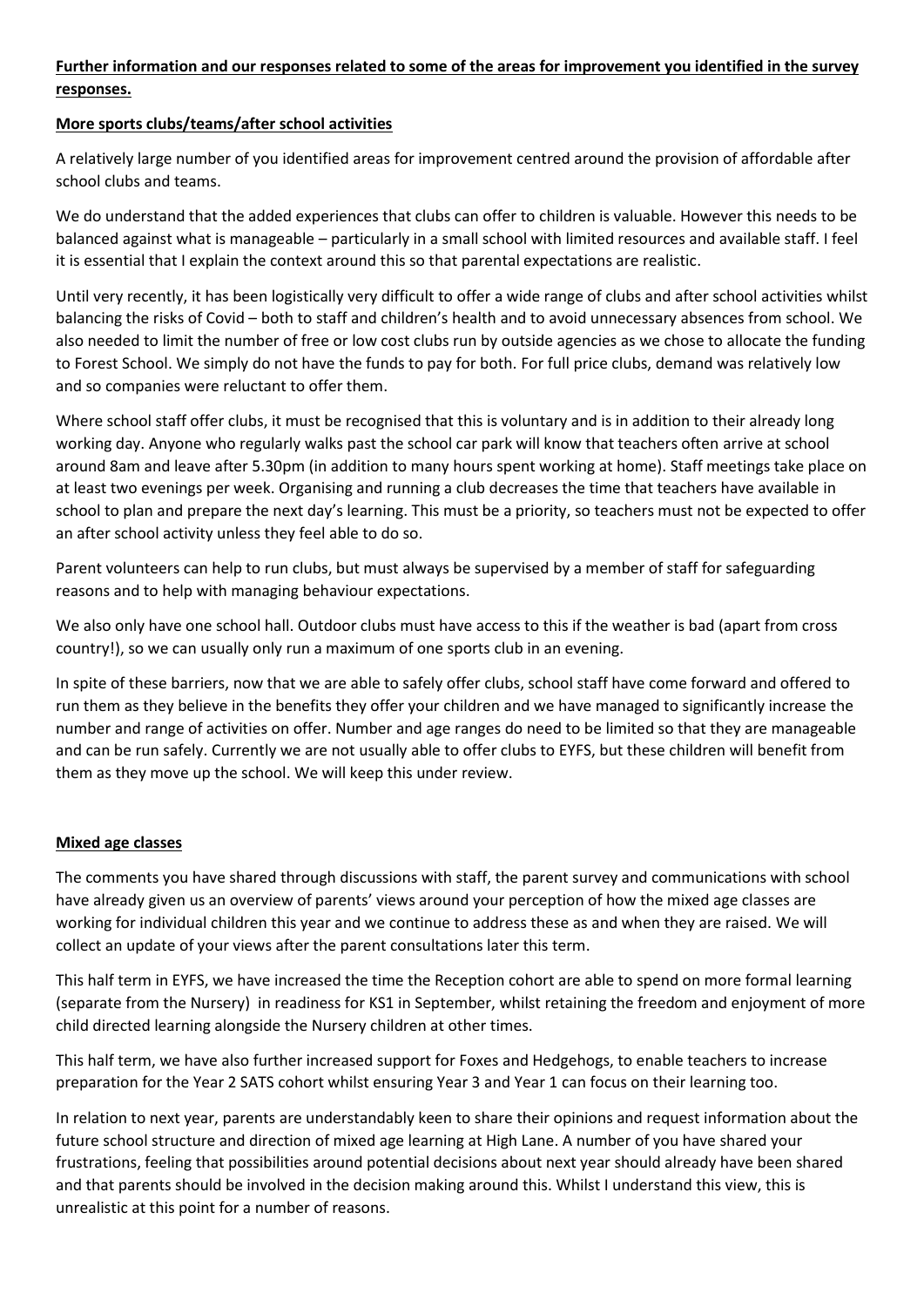Schools have only been informed about our budget for the next financial year this week. Governors will be informed about this at the Resources and Full Governing Board meetings later this term. The school budget is the funding that is available to run the school, including paying for all staffing, utilities, premises and resources and must be at the forefront of key decision making around next year.

We do not yet have confirmation of Reception class numbers for next year. This is due sometime in the next two weeks although it may also change significantly right up until the second half of the Summer Term, due to appeals and movement into and out of the area. Again the Reception allocation will be shared with Governors at the upcoming meetings.

The window for applications for Nursery does not close until the end of March. Schools are informed in the first half of the Summer Term how many Nursery places are required. The number of applications will influence staffing allocation in EYFS which will, in turn, influence decision making about the rest of the school.

Pupil numbers in other classes continue to change and numbers across the school are continuing to increase as new children move into the area.

All of the above factors will need to be taken into account once they are available. They will need to be considered alongside existing staffing, resources and pupil needs when making final decisions for September. It is not in the interests of the school or pupils to formulate plans too early as they will need to be adapted/changed as circumstances change and lead to further confusion and frustration.

Key decisions about the structure and strategic direction of the school are made by Headteachers and Governing Boards. To do this, they take into account a broad and balanced view of the requirements of the whole school, its future aims and any constraints that may be upon it.

#### **Website**

We have a team of volunteers who have already begun to look into this to try and make the website more user friendly whilst being manageable at a school level and hope we can report back to you about the improvements made in the near future.

#### **Communication**

## **Please see main Survey Feedback Document**

#### **Feedback on progress**

As things return to normal following the pandemic, we will be reintroducing face-to face parent consultations this term. We will also be updating the parent consultation review document that we introduced last term. This will included updated targets for your child.

Statutory assessments will take place in Reception (New EYFS assessment), Year 1 ((phonics screening check), Year 2 (SATs), Year 4 (Times Tables check) and Year 6 (SATs). Ongoing teacher assessments will continue to take place in all year groups in all subject areas. We will continue to use the information from this to feedback to you on your child's progress.

We also hope to offer some parent information events so that you can find out more about the expectations for different year groups and how you can support at home.

#### **Use of school field**

The school field and other outdoor environments around school are used to support teaching and learning, particularly in the Summer months. It is used for Forest School across the year and when classes are studying particular topics (eg plants and the environment). We would love to use it more – particularly at playtimes and